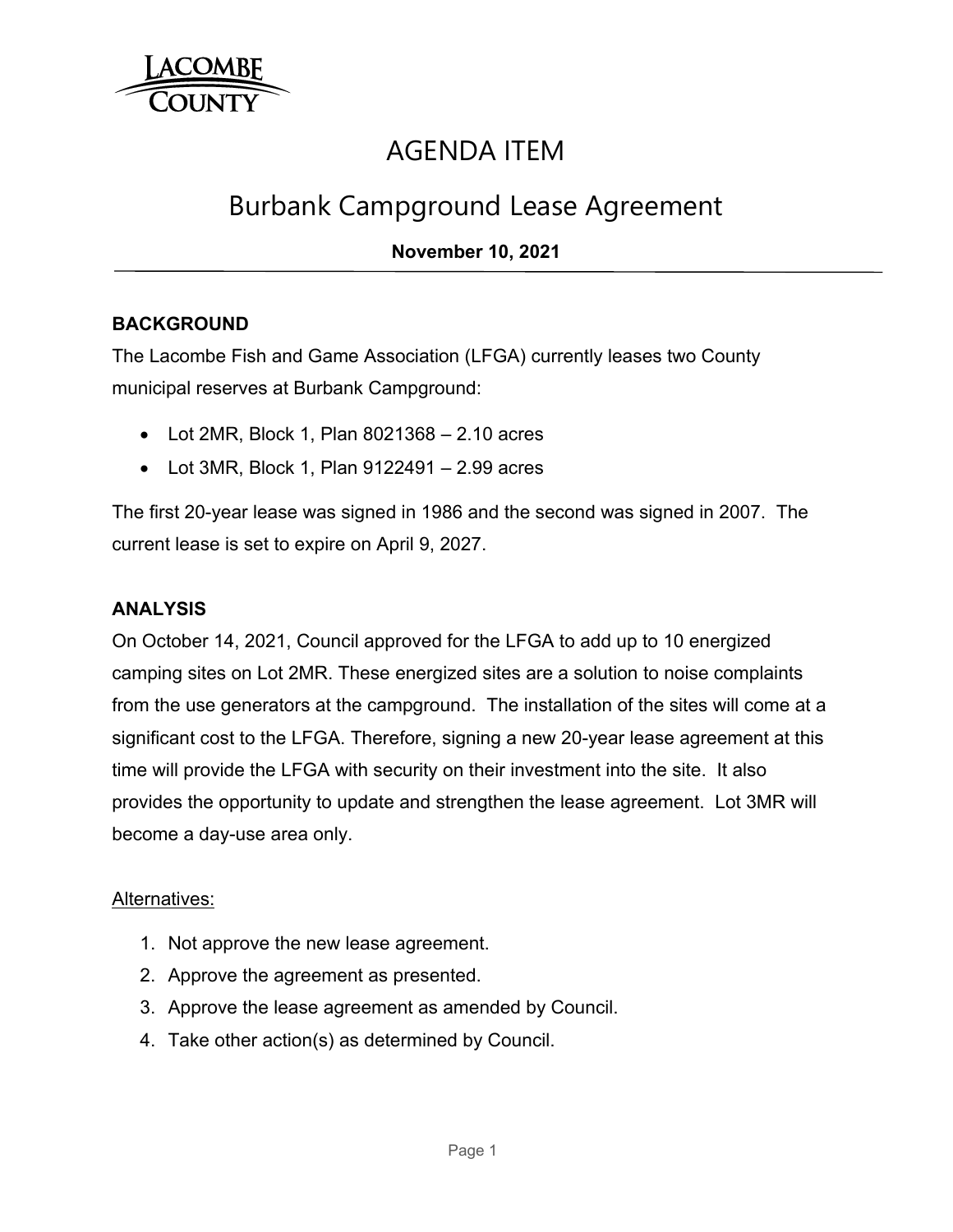

# **LEGISLATIVE RESPONSIBILITIES**

Section 3 of the Municipal Government Act (MGA) states the purposes of a municipality are:

- a) to provide good government,
- b) to provide services, facilities or other things that, in the opinion of council, are necessary or desirable for all or part of the municipality, and
- c) to develop and maintain safe and viable communities

Section 674(1) of the MGA states that before any of the following occurs, a public hearing must be held in accordance with section 230 and advertised in accordance with section 606:

- a) the sale, lease or other disposal of
	- i. municipal reserve, community services or municipal and school reserve by a council

## **NOTICE OF PUBLIC HEARING**

In accordance with the requirements of the *Municipal Government Act*, notice of the public hearing was published in the following local newspapers:

Lacombe County News October 22, 2021

Lacombe Express October 28 & November 4, 2021

Notice of the public hearing has been posted on the Lacombe County website. Notice was also circulated on social media.

## **RESPONSES**

Written submissions received after writing this report (but before the end of the day November 9) will be circulated to Council.